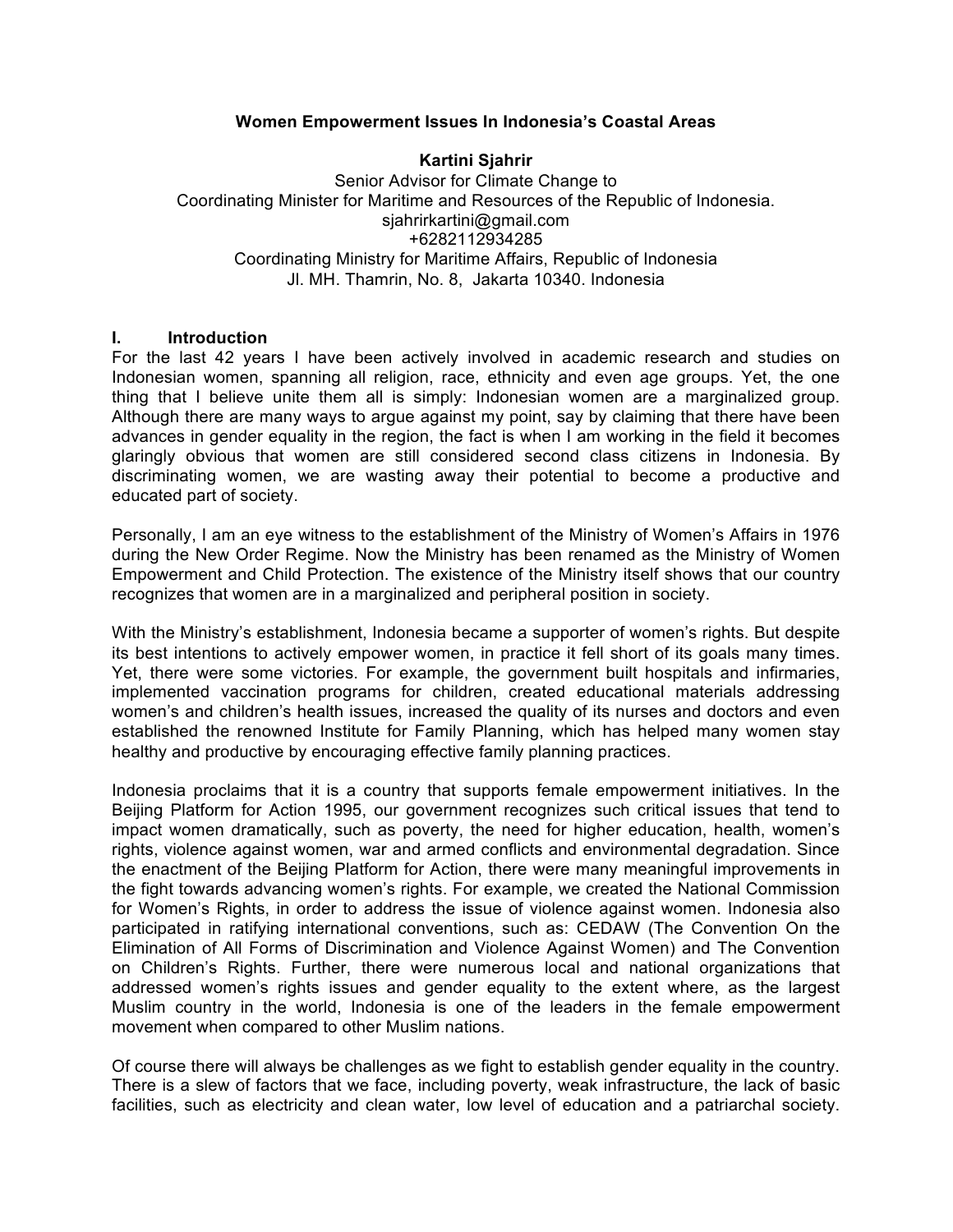Yet, in spite of all this, so many women are still able to advance their cause with assistance from the government.

It also helps that our country is seeing more and more female leaders. Now women are slowly filling all branches of government, including the executive, legislative and judicial bodies. Entrepreneurial women are shifting the gender balance in the startup industry as we speak. And female students are aiming and attaining higher education now, which propels them to achieve their optimal level of self actualization.

On a different scale, the same move towards female empowerment is happening in the lowest ranks of society, including women who work and live in the poor coastal regions. At last estimation, there are 127 million women in Indonesia (Population Projection 2010-2035, Bureau of Statistics Indonesia), out of which 93.1 million women are at productive age and, at minimum, there are 39 million Indonesian women living in the coastal region. The majority of them live in Java, the most densely populated island in Indonesia. In fact, more than 60% of Indonesians live in the island of Java. In these coastal areas, millions of women work full or part time while managing their households. But there is one major issue: the government has not formally recognized women's economic impact and activities in Indonesia's coastal regions.

## **II. Indonesia as Maritime Country and the Climate Change Crisis**

Climate change is a global issue. It is a destructive force for the human race; an increase of 1.5- 2 celsius as we approach the year 2100 will be nightmare for our planet. This is why countries around the world began establishing initiatives to limit the amount of carbon emissions, as excessive levels of it have negatively impacted the environment and increased global temperature, which in turn has resulted in melting glaciers in Antarctica, typhoon, cyclone and hurricane activities in historically temperate climates, extreme drought and flooding, landslides and uncontrollable forest fires. Because of these serious environmental damages, small islands are particularly at risk of being extinct with the rising water levels. Hence, it's no surprise that at COP 23 in Bonn, Germany, Small Islands Developing States, such as: Fiji, took the initiative to create the Talanoa Dialogue (one world, one person). The Talanoa Dialogue aims to increase risk awareness and discuss solutions to climate change issues between the platform's member nations in accordance with the goals of the Paris Agreement.

Through the Talanoa Dialogue initiative, member nations of the 2015 Paris Agreement, reiterated its support of the Agreement's environmental goals and in the UN Climate Change Conference in Bonn (April  $30<sup>th</sup> - May 10<sup>th</sup> 2018$ ) the dialogue's member nations recognized that in the fight against climate change we must empower women and the youth community to maximize our efforts. Women and the youth community are key in executing and advocating for climate change prevention activities.

Indonesia needs to be a part of this conversation as well. She is the largest archipelagic country in the world, with 17,000 islands, spanning across 5,000km of area and a 95,180km2 coastal area. Any changes in the global climate condition will affect the country dramatically. Indonesia also has 3 million hectares of mangrove forests, which is 20% of the world's total mangroves, and 3.1 million hectares of seagrass meadows, making it the island nation with the largest diversity in coral life.

Indonesia's natural resources is a key asset for food security and environmental conservation. For example, coral life is a food source for marine lives. As the world's largest maritime country, surrounded by ocean, mangrove, sea grass meadows and coral reefs, Indonesia faces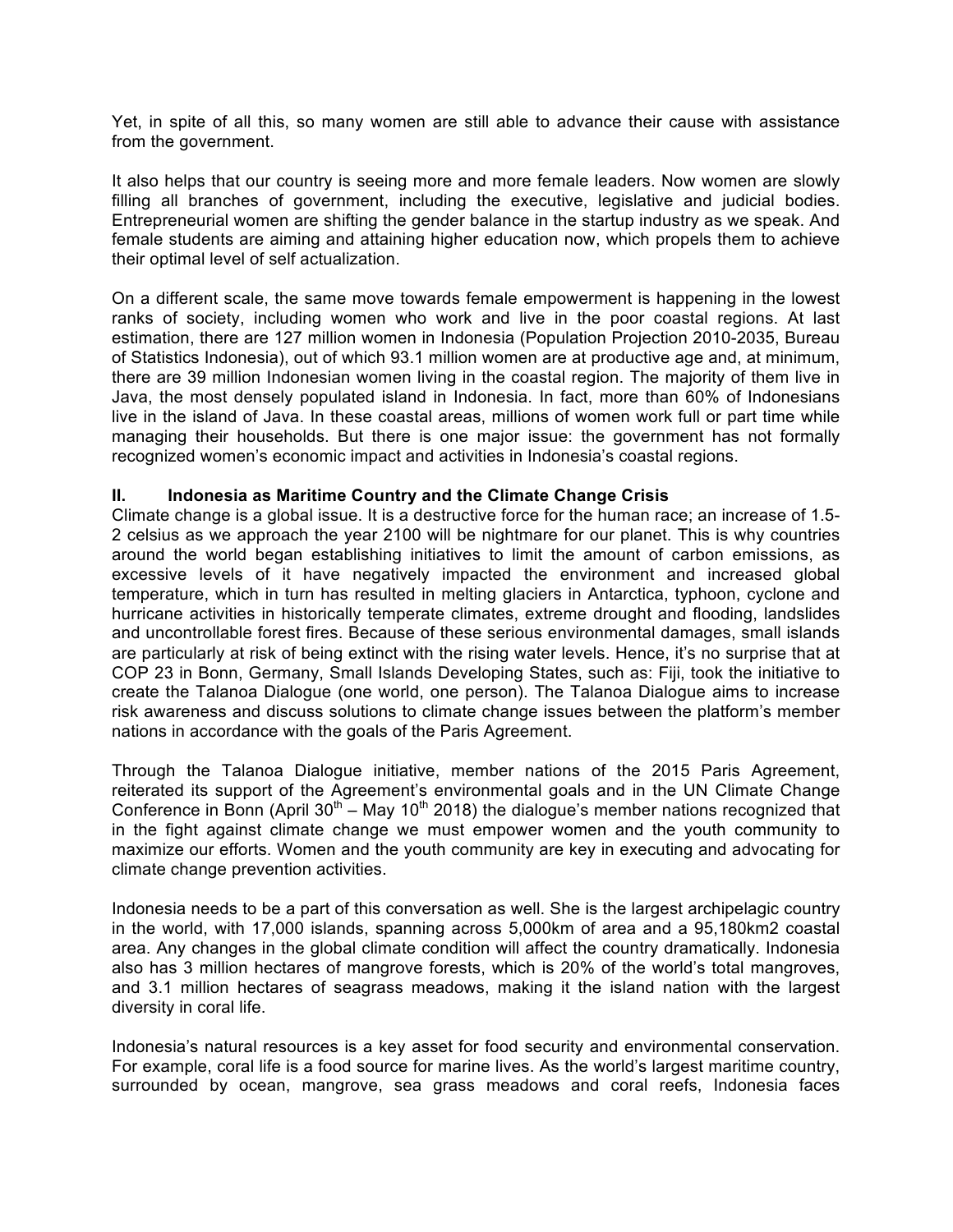challenging times as it learns how to protect and preserve its rich ecosystem as global temperatures rise.

In accordance with the 2015 Paris Agreement's Sustainable Development Goals (SDG), the Indonesian government has released a Presidential Decree (no. 59, 2017) stating national and regional action plans to achieve SDG's (as per RPJMN 2015-2019). To attain these goals, we must implement capacity building programs in local communities and villages, especially for women. Right now coastal villages only hold 5.97% of hotels and 9.03% of restaurants out of all the food & beverage and hotel establishments in the country. Coastal areas are very much behind non-coastal areas in Indonesia in terms of development. Of course, we can say that large cities, such as: Jakarta, Surabaya, Semarang, Denpasar and Padang are in coastal regions. But the villages and communities in the direct coastal areas are never as developed as their cities.

Indonesia's coastal areas are also often mired in extreme poverty. A fisherman's work is often considered more lowly than a farmer's, despite Indonesia being a rich maritime country. In fact, according to the FAO, Indonesia is the second largest producer of fish in the world next to China. It's ironic knowing how the typical fisherman netts only 1.1 million IDR per month, whereas a non-fisherman brings in 1.2 million IDR/month. The face of poverty in Indonesia is reflected throughout the coastal regions and becomes worse as we move further south in Java, especially in South Java (Garut, Sukabumi and Cianjur).

Realizing this sad condition, the government has taken on a more active role in combating poverty by building key infrastructures, such as: roads, bridges, health centres, schools, healthier house conditions, electricity and irrigation. These facilities helped human interaction and communication, which in turn increased business activities and improved their quality of life. Hence, by March 2018 (BPS, July 2018), 500,000 people were lifted from the poverty line.

### **III. Women**

Poverty in Indonesia is oftentimes identic with women, especially in the fishing industry along the coastal regions. In fact, in the fishing industry there seems to be a feminization of poverty. Numerous intensive field studies clearly shows a woman's peripheral position in the fishing industry, despite their being just as active as their male counterparts in the field. These research materials include findings from 1. The dynamics of gender roles and innovation dissemination by the Center for Maritime and Fishing Industry Research 2009, 2. Gender roles in the fishing industry communities 2008, 3. Women's roles in the development of the fishing industry 2009, 4. Gender in Agriculture and Fisheries: Moving the Agenda Forward, 2013. Such studies show that women often participate as a vital part of the industry, be it to navigate the boat, catch fish, clean the day's catch, prepare the nets and even sell the products to local markets. Yet, all this hard work is not counted as an economic activity in society. In fact, it is deemed as housework. The government has yet to recognize the significant economic contribution by women to the national fishing industry.

Women are a powerhouse in our country and we've yet to recognize and maximize their potential in the fabric of our economy. From a population standpoint, women now make up 49.75% of the total population (125.5 million women). And 30% of women living in coastal areas are either directly or indirectly involved in the fishing industry. The Indonesian government has focused on putting female empowerment initiatives in its agenda since 1976 by creating the Ministry of Women's Affairs, which has now evolved into the Ministry of Women's Affairs and Children's Welfare. Although there has been considerable progress in the last 40 years, there is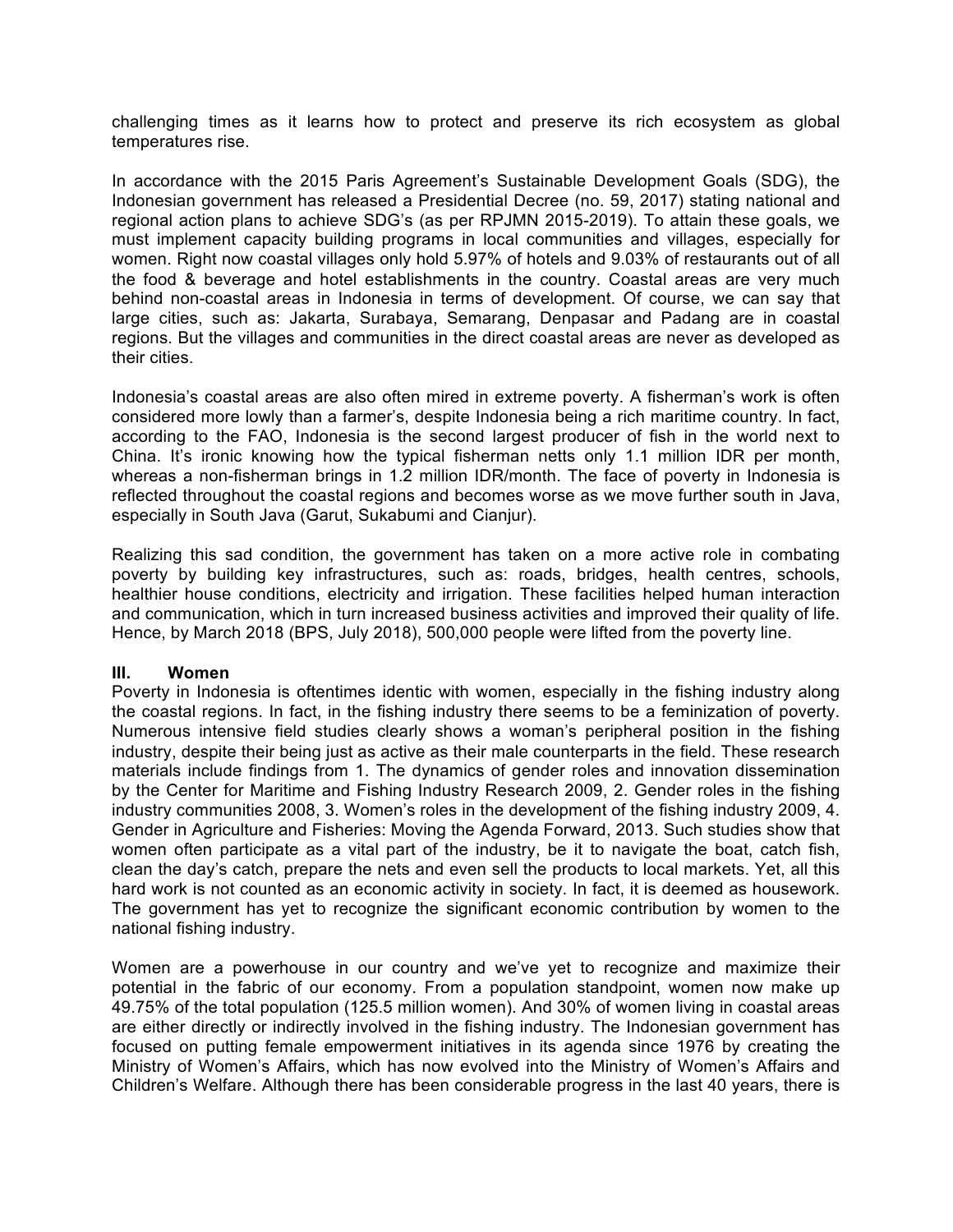now a lot more work to be done as the issue of gender inequality has only become more complex.

Empowering women is an ongoing process. Giving women their power back involves changing their mentality from that of being a powerless person into someone who has full authority of herself. She is aware of her responsibilities and duties. She can self actualize and reach her fullest potential in the professional and public space. She has access to education, work training, health resources, bank loans and access to natural resources. To help us get closer to empowering all women, we must pursue a series of initiatives and instruments, including the Gender Related Development Index (GDI), Gender Empowerment Measure (GEM) and Gender Action Plan (GAP) and community development activities to bring our goals to fruition.

## **IV. Cases**

In the last three years I have studied women's role and activities in the coastal region of North Java and Sumatra and held discussions with researchers in the field, be it internationally or nationally. And in that time I can definitively conclude that a woman's role is key in pursuing and executing initiatives to reduce carbon emission. Hence, the 2015 Paris Agreement recognizes that the SDG's Gender Action Plan will be vital to achieving a reduction in carbon emissions. Indonesia, as part of the Paris Agreement, has issued Presidential Decree no. 59 in 2017 outlining numerous national and regional action plans to achieve said SDG's. I'd like to share some of these plans and how they have involved women in the coastal regions.

## **Case 1 :**

In the village of Demak, located in the north coast of Central Java, both young and old women alike are active in the fishing industry. They either participate in catching fish or they help their husbands prepare for the day and then sell their products in the local market. Here, women can even become breadwinners, but their hard work is never truly recognized. Their contribution to the fishing industry is categorized as "house work," instead of fishing work, simply because they are women.

# **Case 2 : Tugu Regent, Mangunhardjo, Semarang, Central Java**

16 years ago the local university (University of Diponegoro) helped built a community for women who are working in the coastal region. There are 40 women in the organization working in the mangroves field and producing snacks and crackers out of the plants. Each member could produce up to 10kg of snacks per day, whereby they sell their products online and through Instagram and Whatsapp. Because of their close cooperation with the local university, their marketing capability is a lot more advanced than women in other coastal areas.

# **Case 3 : Banggi Rembang Village,** *Coastal Area of Central Java*

In this village men and women work together to develop the mangrove forest for the purposes of ecotourism and as a means for food security. One community, called Kartini, has over 70 members. They mainly work in the mangrove forest to catch crabs and shellfish, wherein each person can haul in 3kg's worth of seafood per day. By using local wisdom and knowledge, the community continues to plant mangroves in a systematic way to create fish ponds and harvest salt. Yet, despite all the field work that they do, women in the Kartini community have yet to receive insurance and their identity cards still say: housewife. Instead of fisherman.

### **Case 4 : Sei Nagalawan Village in Kabupaten Serdang Bedagai, Coastal area of North Sumatera**

There are 2 communities for women who develop and work in the mangrove forests: Muara Tanjung and Muara Baibai. Here, mangrove forest act as an ecotourism destination and as a